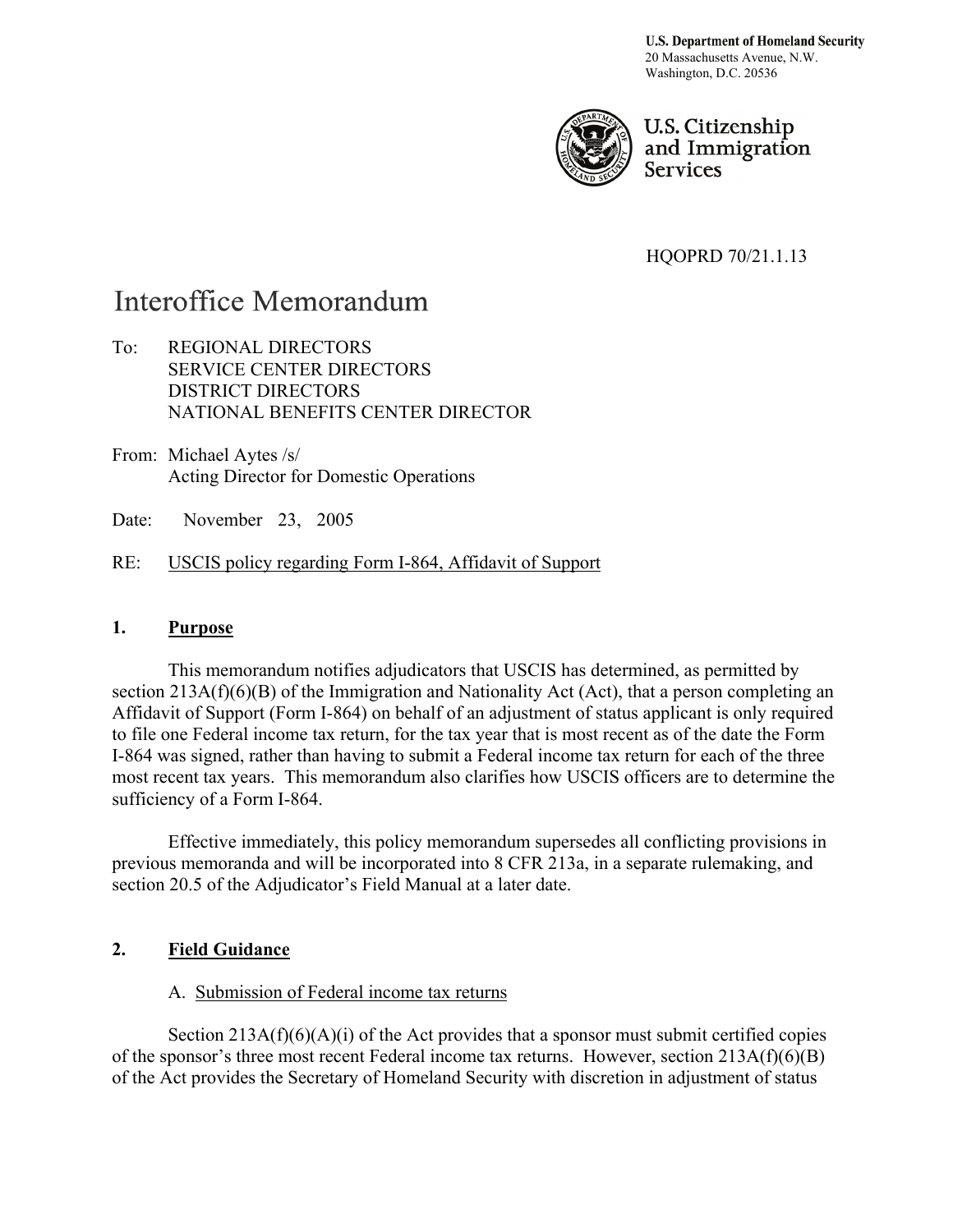### USCIS policy regarding Form I-864, Affidavit of Support HQOPRD 70/21.1 Page 2

cases to allow a sponsor to file only his or her most recent Federal income tax return. USCIS has adopted this alternative.

Therefore, for any Form I-485 filed on or after the date of this memorandum, the sponsor shall not be required to file any Federal income tax return for any year other than the tax year immediately preceding the sponsor's signing of the Form I-864. For example, if the sponsor signed the Form I-864 after April 15, 2005, only the sponsor's 2004 Federal income tax return would be required. However, the sponsor may file the three most recent returns if the sponsor believes that the additional returns will make it more likely that the Form I-864 will be found to be sufficient. This rule shall apply to petitioning sponsors, as well as substitute or joint sponsors signing a Form I-864 for an adjustment case.

For any Form I-485 filed before the date of this memorandum, the sponsor should have filed the three most recent income tax returns. An officer may encounter a case in which the sponsor has included the most recent income tax return but not one or both of the two earlier returns. Given the change of policy made by this memorandum, adjudicators are no longer required to issue a request for evidence (RFE) for the missing earlier return(s).

Note also that IRS will, without charge, issue a taxpayer a transcript of the taxpayer's income tax return if the taxpayer files IRS Form 4506T. For purposes of the affidavit of support requirements, officers shall accept an IRS-generated transcript as a true and correct "copy" of the sponsor's return. Since the IRS itself issues the transcript, it will not be necessary for USCIS to request any missing Forms W-2 or 1099 if the sponsor submits a transcript, rather than a photocopy, of the tax return.

A USCIS officer may also decide that a request for evidence is not necessary in a case in which the sponsor filed a photocopy of the tax return, instead of a transcript, but did not submit the Forms W-2 or 1099. A decision not to RFE for the W-2 or 1099 will be proper if the officer concludes that the evidence of record, taken as a whole, establishes that the information on the tax return is true and correct.

#### B. Sufficiency of the Form I-864

USCIS officers shall, as a general rule, determine the sufficiency of a Form I-864 based upon whether evidence in the file establishes that the sponsor has the means to maintain an annual income at the applicable threshold set forth in the Form I-864P, Poverty Guidelines, from the calendar year in which the Form I-864 was filed. Accordingly, adjudicators shall determine whether the current income listed on Form I-864 is at least 125% (or 100% as applicable) of the governing threshold set forth in the Poverty Guidelines. Adjudicators shall also determine whether the sponsor's total income (line 22 on the 2004 IRS Form 1040, line 15 on the 2004 IRS Form 1040A), or adjusted gross income for those who filed IRS Form 1040EZ (line 4 of the 2004 IRS Form 1040EZ), meets the Poverty Guidelines threshold. Note, when reviewing the prior year's tax return submitted with the Form I-485, USCIS officers should judge the income information against the poverty guidelines applicable at the time of submission.